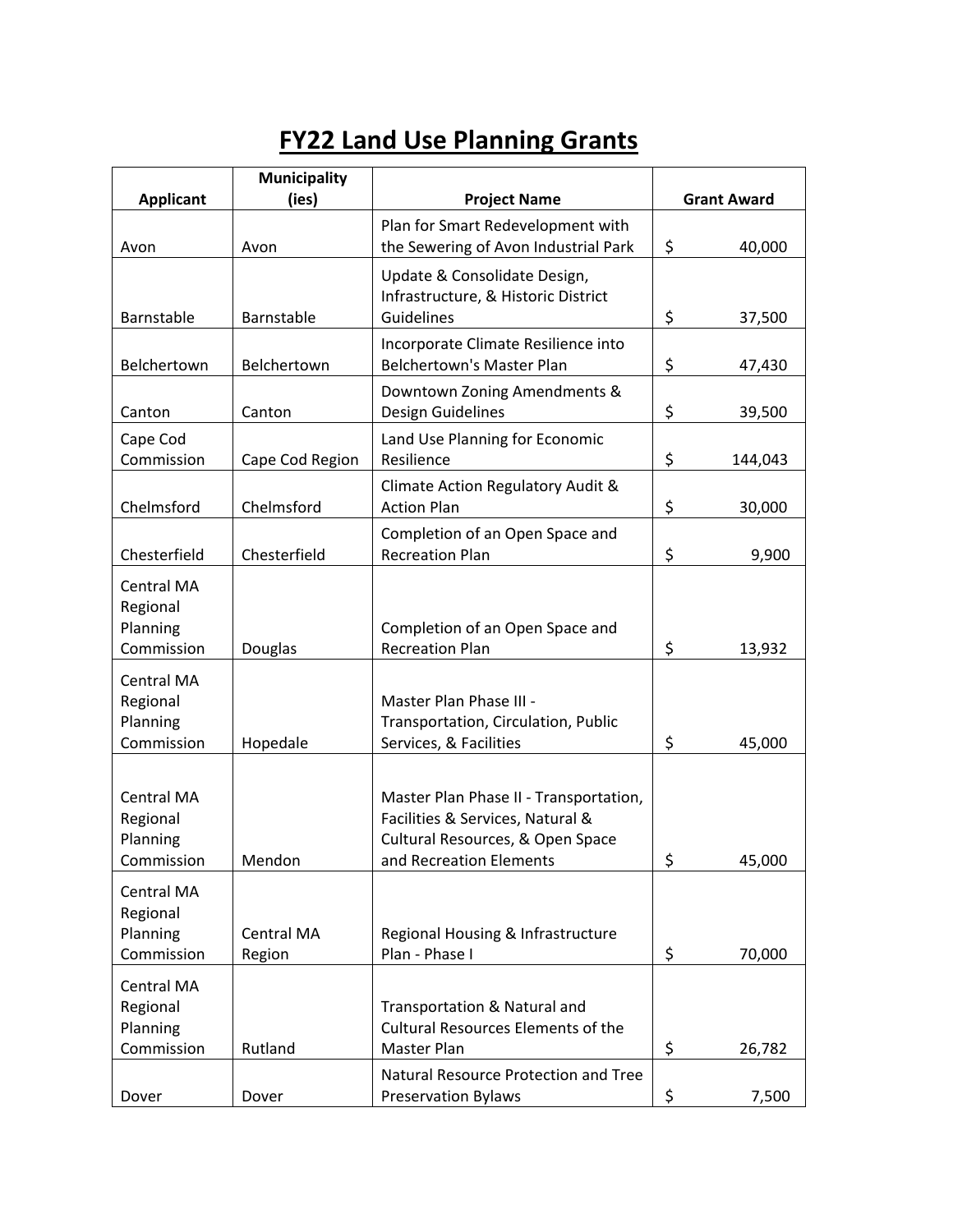| Fairhaven                                          | Fairhaven                                                | 40R Zoning & Design Standards                                                                                   | \$<br>45,000  |
|----------------------------------------------------|----------------------------------------------------------|-----------------------------------------------------------------------------------------------------------------|---------------|
| Fitchburg                                          | Fitchburg                                                | Completion of an Open Space and<br><b>Recreation Plan</b>                                                       | \$<br>32,500  |
| Franklin                                           | Franklin                                                 | Franklin Center Rezoning for<br>Economic Growth & Diverse Housing                                               | \$<br>45,000  |
| Harvard                                            | Harvard                                                  | Ayer Road Commercial District Vision<br>Plan                                                                    | \$<br>45,000  |
| Haverhill                                          | Haverhill                                                | Dock planning, Trail Design, EV<br><b>Station Mapping, Bike Route</b><br>Mapping                                | \$<br>45,500  |
| Lexington                                          | Lexington                                                | Climate Action Plan Phases II and III                                                                           | \$<br>50,000  |
| Metropolitan<br>Area Planning<br>Council           | Malden,<br>Medford,<br>Melrose                           | "Building Resilience, Efficiency, and<br>Affordability Project"                                                 | \$<br>113,211 |
| Montachusett<br>Regional<br>Planning<br>Commission | Ashburnham                                               | Master Plan - Natural & Cultural<br>Resources, Services & Facilities,<br>Circulation, & Economic<br>Development | \$<br>45,000  |
| Montachusett<br>Regional<br>Planning<br>Commission | Hubbardson                                               | Solar Bylaw                                                                                                     | \$<br>30,000  |
| Montachusett<br>Regional<br>Planning<br>Commission | Phillipston                                              | Climate Vulnerability Assessment &<br>Plan                                                                      | \$<br>45,000  |
| Montachusett<br>Regional<br>Planning<br>Commission | Townsend                                                 | Completion of an Open Space and<br><b>Recreation Plan</b>                                                       | \$<br>28,000  |
| Montague                                           | Montague                                                 | Comprehensive Plan - Visioning &<br><b>Scenario Planning</b>                                                    | \$<br>33,000  |
| Merrimack<br>Valley<br>Planning<br>Commission      | Andover,<br>Boxford,<br>Georgetown, and<br>North Andover | Enhanced land use regulations to<br>mitigate climate change in 4<br>communities                                 | \$<br>68,000  |
| Norfolk                                            | Norfolk                                                  | Southwood State Hospital Site Re-<br>Use Analysis & Zoning<br>Recommendations                                   | \$<br>42,500  |
| Northampton                                        | Northampton                                              | Zoning Update to Incorporate<br>Climate Resilience & Regeneration<br>Plan                                       | \$<br>45,000  |